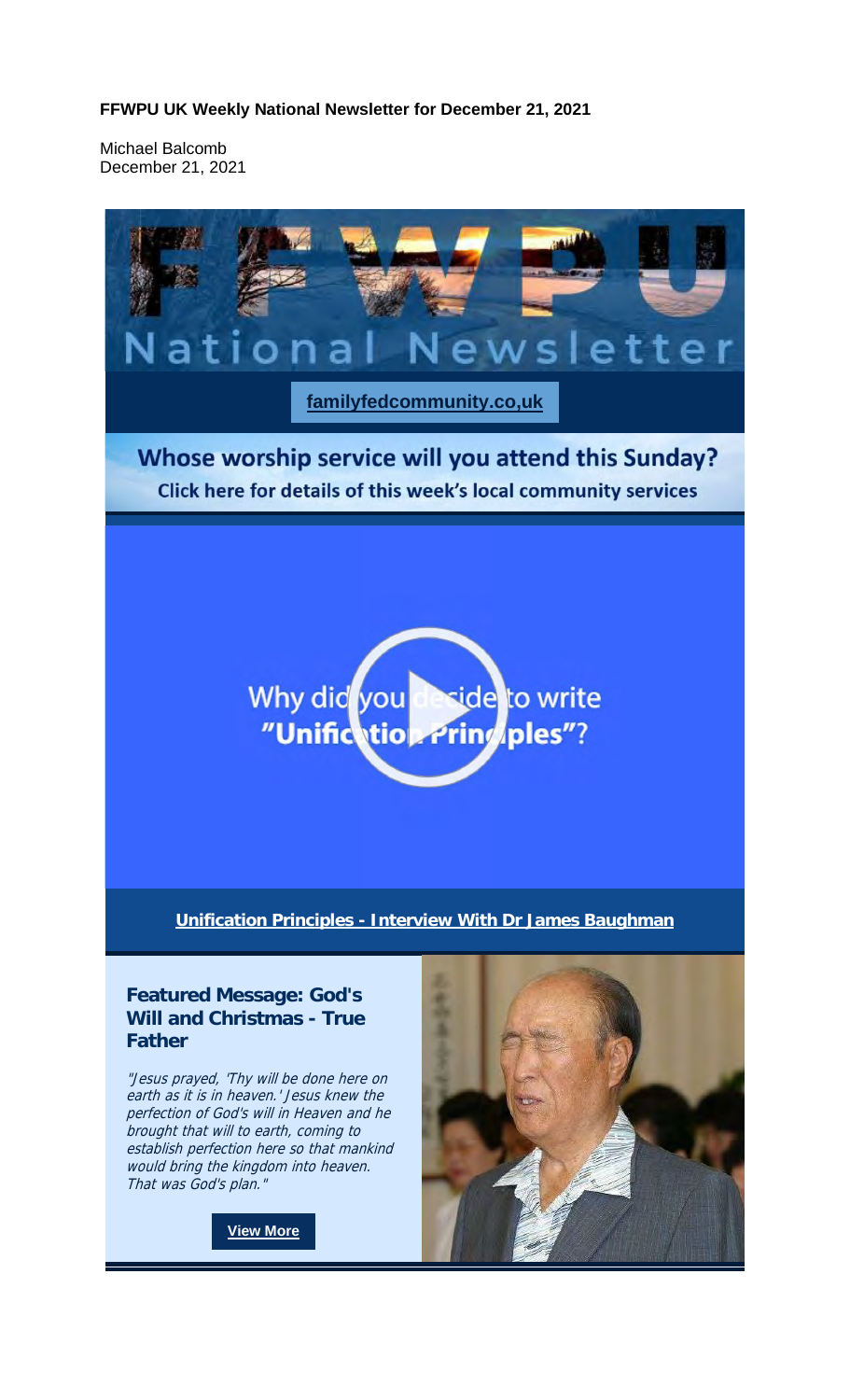

## **Live Broadcast: Celebrating WCLC's 2nd Year Anniversary**

Tune in to the livestream of WCLC's 2nd anniversary celebration in New York next Wednesday from 2pm GMT. The theme will be: "Building a Unified Global Community: The Responsibility of Christianity".

**View More**

## **HARP UK Christmas Party**

Join us from 2pm tomorrow at the South London Peace Embassy for Christmas themed games, gingerbread house battle, Christmas dinner and the classic Secret Santa at the end!

Please **register online** to let us know that you will be attending, and wear a face mask if you are able to do so.

**View More**





## **HJ CheonBo EUME Special Events in 2022**

The dates and information regarding the CheonBo EUME events in 2022 have been announced! The registration deadline for UK members for the event in January is at the end of this month on 30th December.

**View More**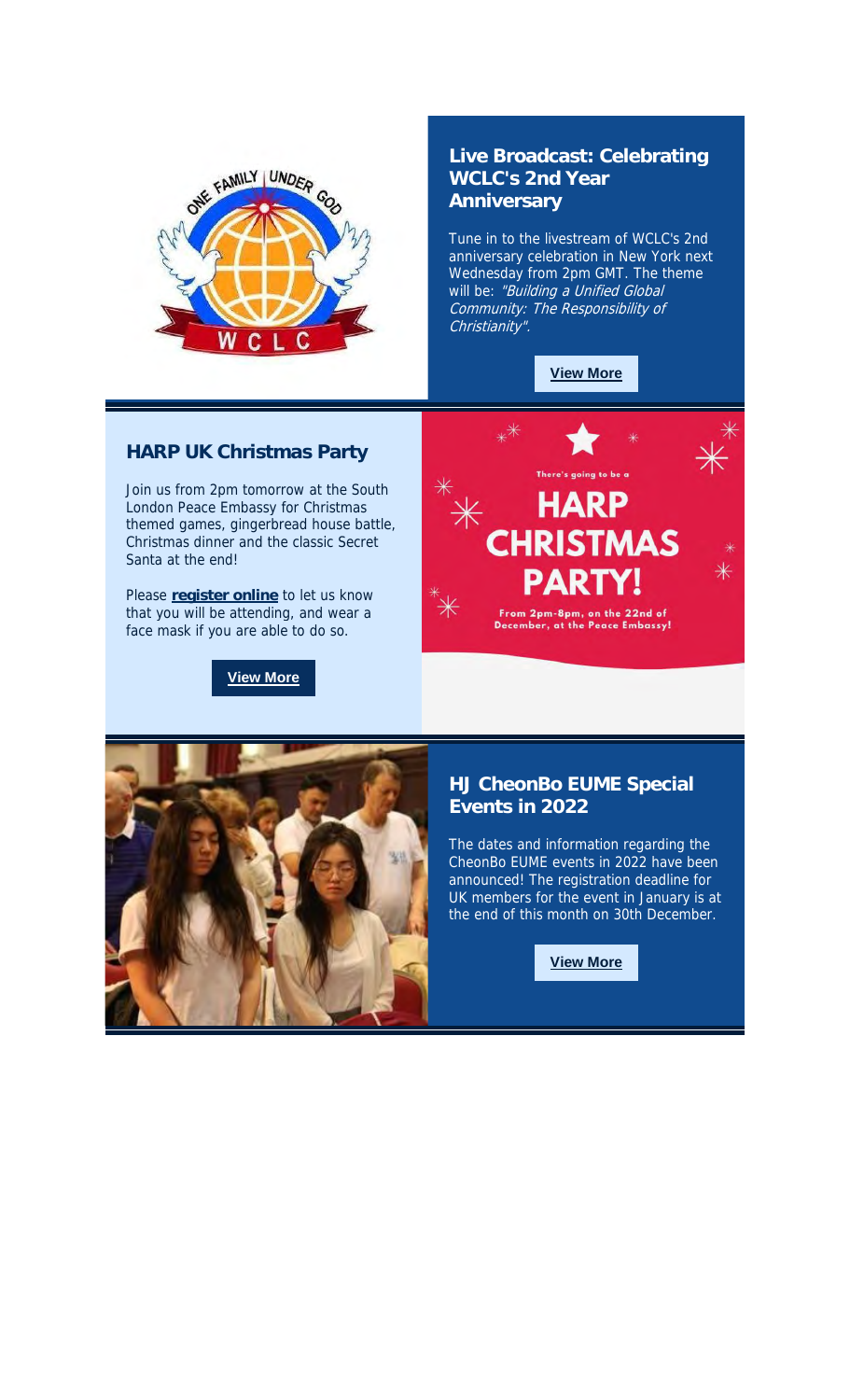